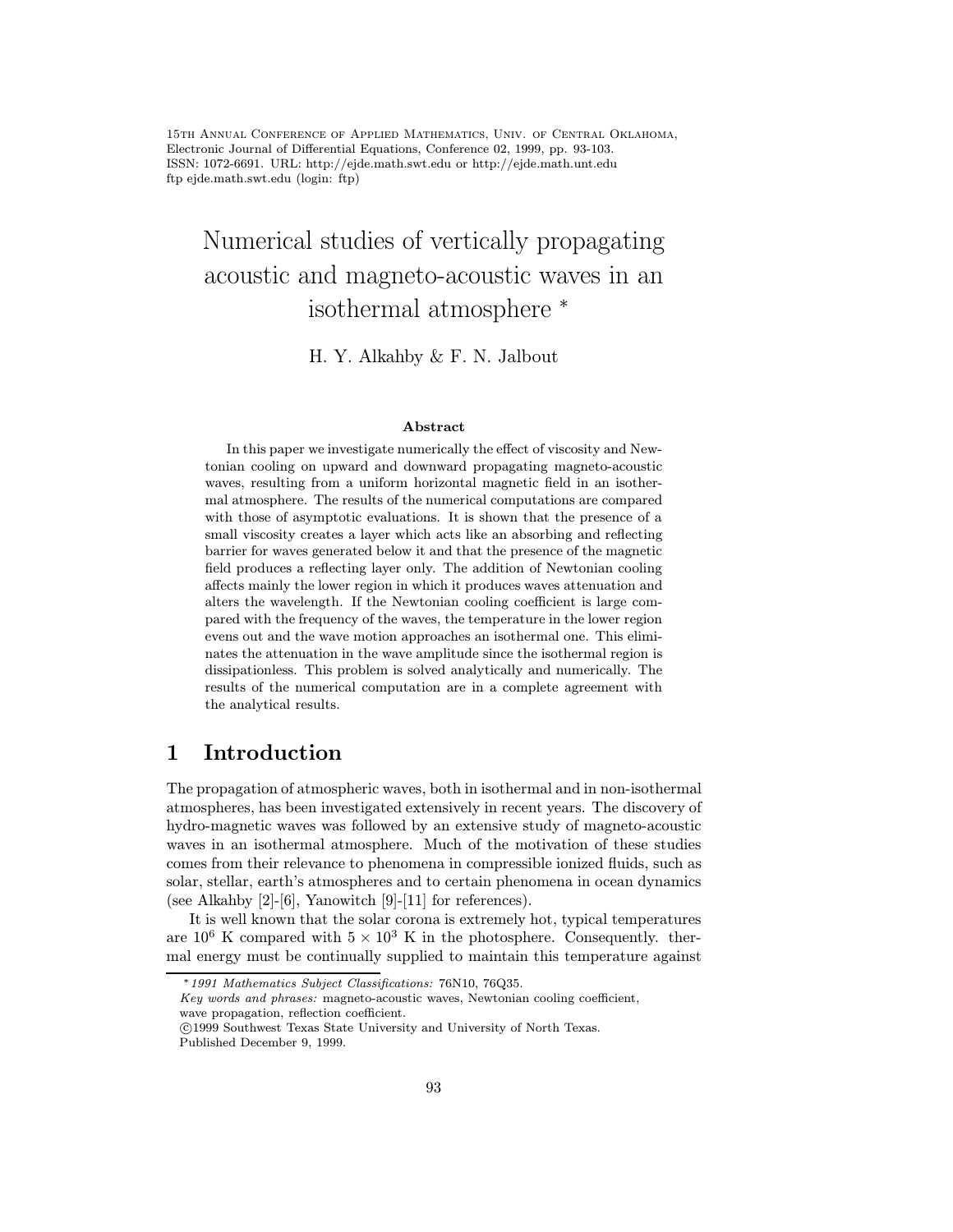radiative cooling. Early theories of coronal heating were essentially based on the dissipation of acoustic waves or shock waves. Recent theories involve magnetic energy dissipation as the source of thermal energy. These two questions must be answered: how is magnetic energy supplied to the corona, and how is it dissipated? To answer these questions, many mathematical models and dissipative mechanisms are suggested (see Alkahby [1]-[8], Yanowitch [9]-[11] for references).

The aim of this study is to obtain numerical data for the effects of the viscosity, Newtonian cooling and magnetic field on the reflection and dissipation of an upward and a downward propagating sound wave in an isothermal atmosphere for practical purposes. To obtain a full understanding of the nature of the waves propagation, reflection, the effect of Newtonian cooling on the waves below the reflecting barrier and the nature of the reflecting layer, the values of viscosity and magnetic field were taken to be small, arbitrary and positive. The variation of the values of the Newtonian cooling coefficient allows us to determine the maximum and minimum values of the attenuating factor in the amplitude of the upward and downward propagating waves, maximum and minimum values of the reflection coefficient, the cutoff frequencies and the change of wavelength from the adiabatic values to the isothermal ones. Upon using central differences, the differential equation (3.14) is replaced by a difference equation, which is solved by backward and forward integration. In the computation process, the magnitude of the reflection coefficient is determined from the ratios of the maximum with respect to the minimum values of the kinetic and magnetic energies below the reflecting layer.

The results of the numerical computation are described in Section [5] by six figures. The computation shows that: (a) when the viscosity dominates the oscillation process, the maximum value of the reflection is  $\exp(-\pi \beta_a)$  and is attained when the oscillatory process is adiabatic and the minimum is  $\exp(-\pi \beta_i)$ and is attained when the Newtonian cooling coefficient is large compared with the adiabatic cutoff frequency (Note that  $\beta_a$  and  $\beta_i$  are the adiabatic and isothermal wave numbers, with  $\beta_i > \beta_a$  and defined in Section [3]). If values of the Newtonian cooling coefficient are small compared with the adiabatic cutoff frequency of the wave, the magnitude of the reflection coefficient is less than  $\exp(-\pi \beta_a)$  and greater than  $\exp(-\pi \beta_i)$ ; (b) when the magnitude field effect dominates oscillatory process, below the reflecting layer, the magnitude of the reflection coefficient is always one for all positive values of the Newtonian cooling coefficient. Since the wave number changes from  $\beta_a$  to  $\beta_i$ , it follows from (a) and (b) that the presence of small viscosity creates a reflecting and an absorbing reflecting barrier. On the contrary, the presence of the magnetic produces a reflecting layer only. This result is expected because of the dissipationless nature of the magnetic field and that the change of the oscillatory process from the adiabatic form to the isothermal one and vice versa do not influence the nature of the reflection but affect only the reflecting layer produced by the effect of viscosity. In addition, the oscillatory process changes from the adiabatic form to the isothermal one below the reflecting layer. This change can easily be deducted from the change in the wavelength of the wave. Moreover, the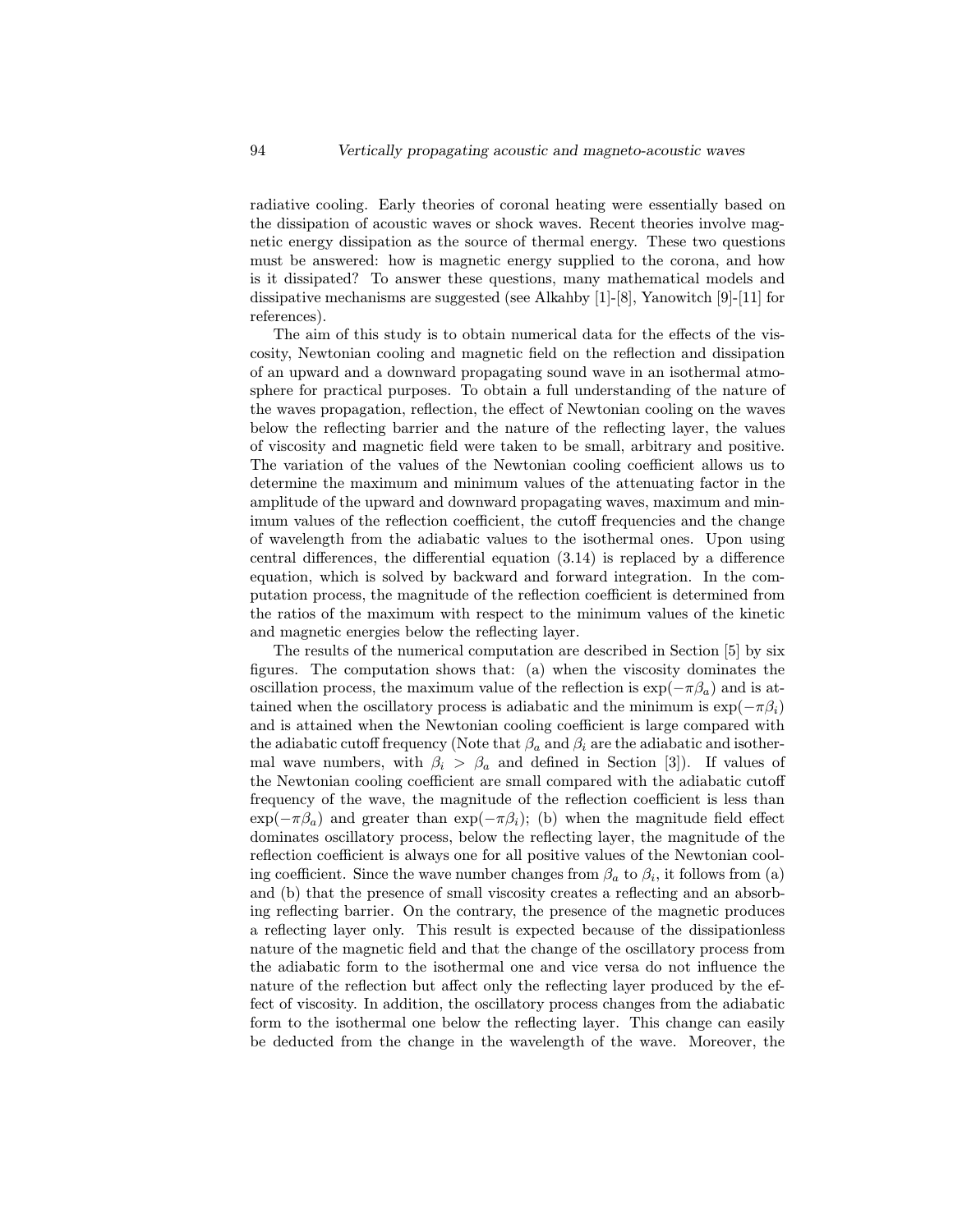computation shows that the resonance may occur for infinitely many values of the magnetic field and the frequency of the wave. Finally, the asymptotic and numerical results are almost in a complete agreement for 5 places.

#### 2 Mathematical formulation of the problems

The hydro-magnetic equations of motion for pulsating stars consist of the momentum equation, the continuity equation, the induction equation, and the pressure and energy equations, which can be written as follows:

$$
\rho[\frac{\partial V}{\partial t} + (\mathbf{V} \cdot \nabla)] + \nabla P = \rho \, \mathbf{g} + \frac{4}{3} \mu \nabla^2 \mathbf{V} + \frac{1}{4\pi} [\nabla \mathbf{x} \mathbf{B} \mathbf{x} \mathbf{B}], \tag{1}
$$

$$
\rho_t + \nabla (\rho \cdot \mathbf{V}) = 0 , \qquad (2)
$$

$$
\frac{\partial D}{\partial t} + \nabla x(\mathbf{V} \mathbf{x} \mathbf{B}) = 0, \qquad (3)
$$

$$
P = R\rho T \t{,} \t(4)
$$

$$
\rho T \frac{Ds}{Dt} = -\nabla \cdot q - L_r + \frac{j^2}{\sigma} + H_{ts} . \tag{5}
$$

In the above equations (1–5),  $\rho$  means density, V is the fluid vertical velocity, P is the pressure,  $g$  is the gravitational acceleration,  $\mu$  is the dynamic viscosity coefficient,  $\boldsymbol{B}$  is the magnetic field strength,  $R$  is the gas constant,  $T$  is the temperature,  $S$  is the entropy per unit mass of the plasma,  $q$  is the heat flux due to partial conduction,  $L_r$  is the net radiation,  $\frac{j^2}{\sigma}$  is the ohms dissipation, and  $H_{ts}$  represents the sum of all the other heating sources.

The equations of motion form a system of nonlinear partial differential equations which, in most cases, cannot be solved. For small-amplitude oscillations the dependent variables can be written as the sum of a mean value and a small perturbation. The equations are then simplified to a linear system by neglecting all products of perturbation terms. Let P,  $\rho$ , V, T, and B be the perturbations in the pressure. density, vertical velocity, temperature, and the magnetic field strength and  $P_0$ ,  $\rho_0$ ,  $T_0$ ,  $B_0$  be the equilibrium quantities. Also we restrict our investigation to an isothermal atmosphere permeated by an uniform horizontal magnetic field and it has an infinite electrical conductivity. In addition, we investigate small oscillations  $z \geq 0$ . As a result of the above restriction, equilibrium pressure, temperature and density satisfy the gas law  $P_0 = R\rho_0T_0$  and the hydrostatic equation  $P'_0 + g\rho_0 = 0$ . Consequently, the pressure and density are given by

$$
P_0(z) = P_0(0) \exp(-z/H),
$$
  
\n
$$
\rho_0(z) = \rho_0 \exp(-z/H),
$$

where H is the density scale height and defined by  $H = RT_0/g$ . Consequently, the density scale height is not constant in the solar atmosphere, i.e., each region has its own density scale height because of the change in the temperature and the acceleration from one region to another. This observation also necessitates the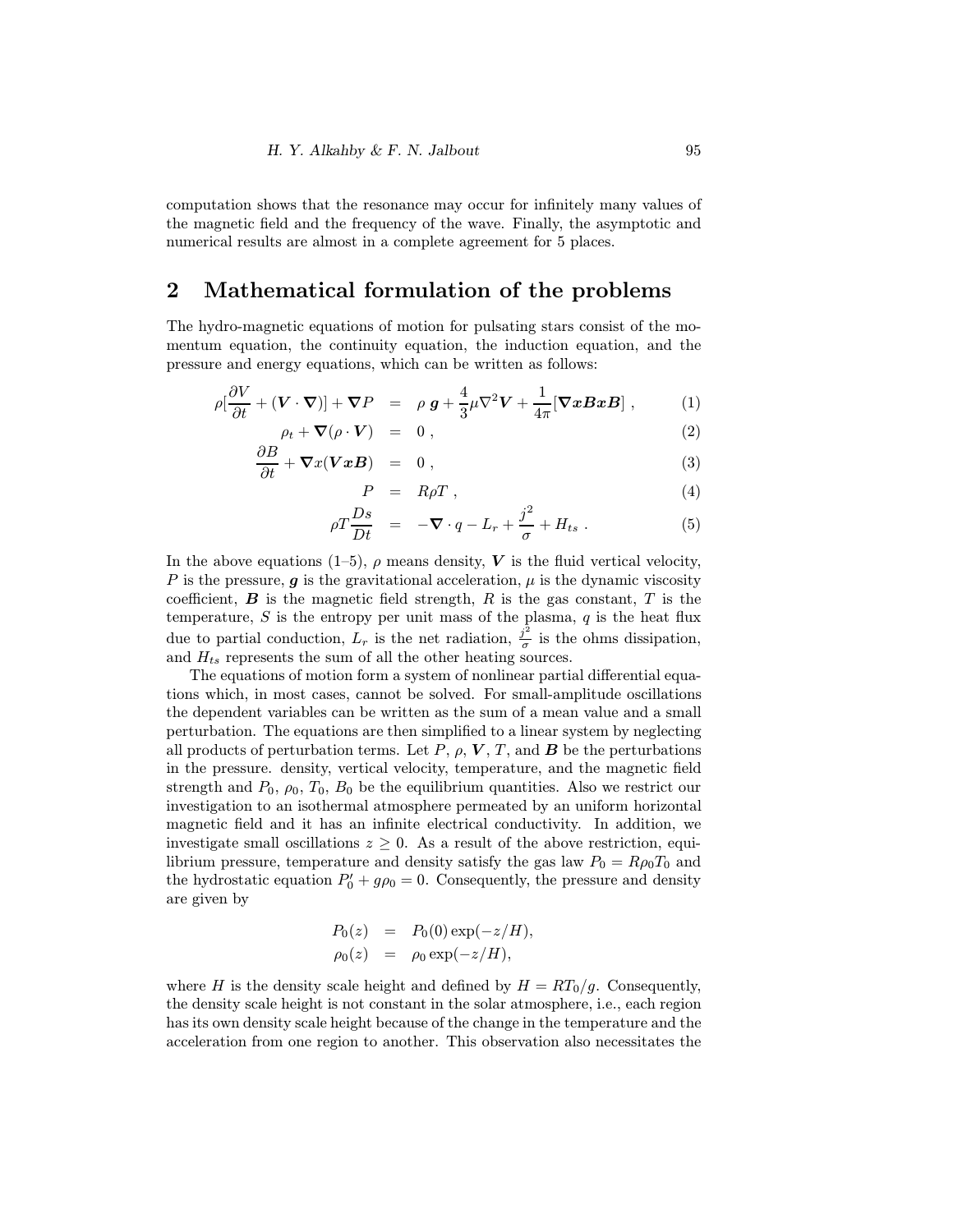study of the effect of the Newtonian cooling on the acoustic waves propagation in the solar atmosphere and its influence on the heating mechanism. Moreover,

the linearized equations of motion can be written like

$$
\rho_0 V_t + P_z + \rho g + \left(\frac{B_0}{4\pi} B_z\right) = \frac{4}{3} \mu V_{zz},\tag{6}
$$

$$
\rho_t + (\rho_0 V)_z = 0, \tag{7}
$$

$$
B_t + B_0 V_z = 0, \t\t(8)
$$

$$
P = R(\rho_0 T + T + T_0 \rho), \tag{9}
$$

$$
c_V(T_t + qT) + gHV_z = 0. \t\t(10)
$$

The subscripts  $z$  and  $t$  denote the differentiation of the independent variables with respect to z and t respectively,  $c_V$  denotes the specific heat at constant volume and  $q$  is the Newtonian cooling coefficient which refers to the heat exchange between hot and cold regions. We consider solutions which are harmonic in time, i.e.,  $V(z, t) = V(z) \exp(-\sigma t)$  and  $T(z, t) = T^*(z) \exp(-\sigma t)$  where  $\sigma$  denotes the frequency of the wave. It is more convenient to rewrite the equation of motion in dimensionless form:  $z^* = z/H$ ,  $\sigma_a = c/2H$  is the adiabatic cutoff frequency, where  $c^2 = \gamma RT_0 = \gamma gH$  is the adiabatic sound speed  $V^* = V/c$ ,  $\mu^*=2\mu/3\rho_0cH,\ \sigma^*=\sigma/\sigma_a,\ t^*=t\sigma_a,\ a_1=a_A^2/c^2,\ T^*=T/2\gamma T_0,\ q^*=q/\sigma_a,$  $a = a_1 - i\sigma^*\mu^*$ . The star can be omitted, since all variables are written in dimensionless form from now on. Moreover,  $\rho$ ,  $p$ , and  $B$  can be eliminated from equation  $(6)$  by differentiating it with respect to t and substituting equations  $(7-10)$  to obtain a system of differential equations from  $V(z)$  and  $T(z)$ .

$$
(D2 - D + \gamma \sigma2/4)V(z) + \gamma a ez D2V(z) + i\gamma (D - 1)T = 0,
$$
 (11)

$$
DV(z) = \gamma(i\sigma - q)T(z)/(\gamma - 1)
$$
\n(12)

where  $D = d/dz$ . Moreover,  $V(z)$  can be eliminated from equation (11) to obtain a second order equation for  $T(z)$ .

$$
[\gamma \sigma (D^2 - D + \sigma^2/4) + iq(D^2 - D) + \gamma \sigma^2/4) +\gamma(\sigma + iq)ae^z(D^2 + D)]T(z) = 0.
$$
 (13)

In addition, the first two terms can be combined to give the following differential equation

$$
[(D2 - D + Q\sigma2/4) + Qaez(D2 + D)]T(z) = 0,
$$
\n(14)

where the parameter  $Q$  is defined by

$$
Q = \gamma(\sigma + iq)/(\gamma\sigma + iq).
$$

It is clear that the parameter  $Q = 1$  when  $q = 0$  and  $Q = \gamma = 1.4$  as  $q \to \infty$ . This must indicate some changes in the physical nature of the problem and these changes will influence mainly the wavelength, the magnitude of the reflection coefficient and the nature of the reflecting layer. These changes will be clear, asymptotically and numerically, in the following sections.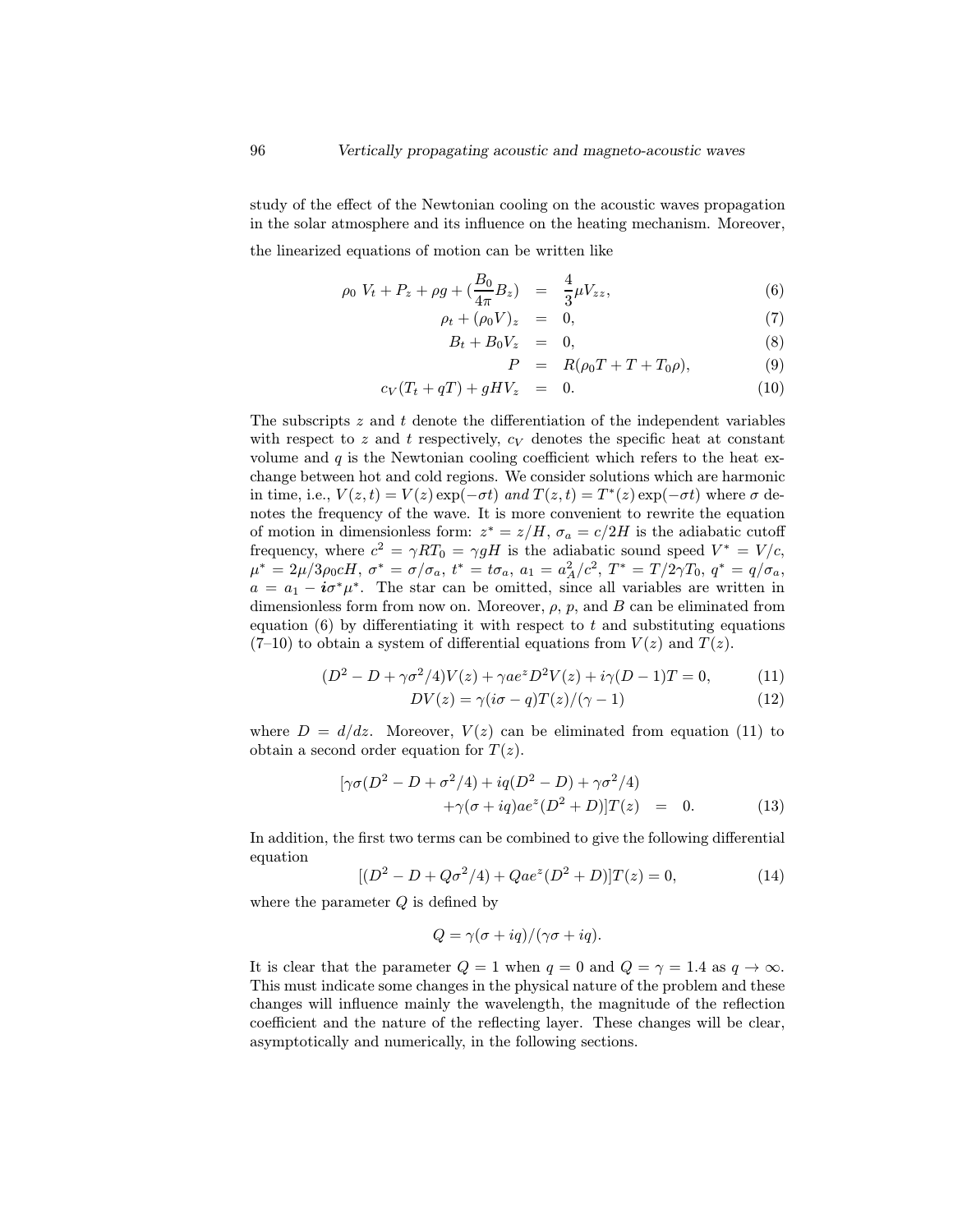Boundary Condition: To obtain a unique solution for the differential equation (13), physically relevant conditions must be imposed. When  $B = \mu = 0$ , there is no need for physical mechanism to be used to determine a unique solution. In this case, the only boundary condition is the radiation condition which will ensure a unique solution. When  $q = m = 0$ , the acoustic waves are only influenced by the effect of the magnetic field. As a result, there is no dissipative mechanization and the only condition which will be used to ensure a unique solution is the magnetic energy condition. This condition can be expressed mathematically in the following form:

$$
\int_0^\infty |V_z|^2 dz < \infty . \tag{15}
$$

Moreover, when  $q \geq 0$  and  $B \neq 0$ , the magnetic energy condition is still the only upper boundary condition. When  $\mu$ , the dissipative mechanism (????? couldn't read this word) because of the effect of the viscosity. As a result, a unique solution is obtained from the requirement that the average (per period) rate of energy dissipation in a column of fluid should be finite. Since the dissipation function depends on the square of the velocity gradients, this implies

$$
\mu \int_0^\infty |V_z|^2 dz < \infty . \tag{16}
$$

Consequently, the energy condition and the dissipation conditions are mathematically equivalent. It follows from equation (12) that

$$
\int_0^\infty |T|^2 dz < \infty . \tag{17}
$$

It will be seen that the upper boundary conditions in connection with boundary conditions at  $z = 0$ , determine a unique solution The boundary condition at the ground can always be made  $T(0) = 1$  by suitably normalizing  $T(0)$ . Finally, it has to be noted that the dissipation condition is necessary and sufficient condition to determine a unique solution.

#### 3 Solutions and some remarks about eqn. (14)

CASE ONE: In the lower region (i.e., region below the reflecting layer) where  $|Qa|$   $e^z \ll 1$ , and small values of the Newtonian cooling coefficient q, the solution of equation (14) can be approximated by the solution of the following differential equation

$$
4D^{2}T(z) - 4DT(z) + Q\sigma^{2}T(z) = 0.
$$
 (18)

Consequently, when  $q = 0$ , the solution which satisfies the radiation condition (in this case the dissipation condition is not applicable because the atmosphere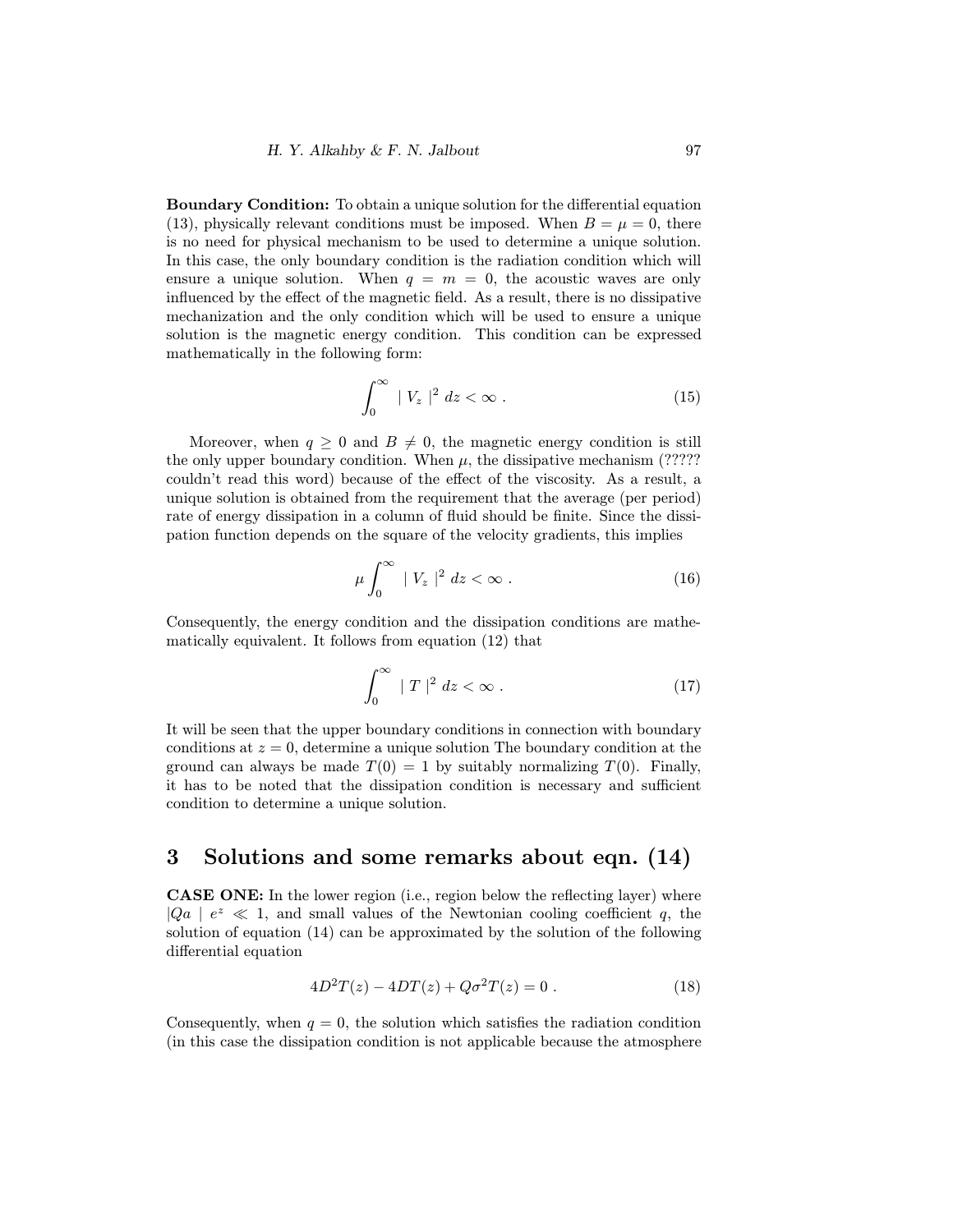is considered to be inviscid) and the lower boundary condition can be written as

$$
T(z) = A_1 \exp[(\frac{1}{2} + o\beta_a)z],
$$
\n(19)

where  $A_1$  is a constant and  $2\beta_q = \sqrt{\sigma^2 - 1}$  is the adiabatic wave number. This is exactly the solution of the first term in the differential equation (13). When  $q \to \infty$  and  $\sigma > 1/\sqrt{\gamma}$ , the solution which satisfies the radiation condition can be written in the following form:

$$
T(z) = A_2 \exp[(\frac{1}{2} + i\beta_i)z],
$$
 (20)

where  $A_2$  is a constant and  $2\beta_i = \sqrt{\gamma \sigma^2 - 1}$  is the isothermal wave number. As a result, one of the important effects of the heat radiation is to change the oscillatory process from the adiabatic form, below the reflecting layer, to an isothermal one.

When q is small compared with  $\sigma$ , the solution of the differential equation (18) which satisfies the radiation condition can be written as:

$$
T(z) = A_3[(\frac{1}{2} - d(q) + i\beta)z]
$$
 (21)

where  $A_3$  is a constant,  $d(q)$  is the damping factor in the amplitude of the wave, and  $\beta$  is the wave number for small values of q compared with  $\sigma$ . When  $q = 0$ , we have  $d(q) = 0$  and  $\beta = \beta_a$  for  $\sigma > 1$  (because  $Q = 1$ , when  $q = 0$ ). On the other hand, when  $q = \infty$ , i.e., q is large compared with  $\sigma$ , we have  $d(q) = 0$ ,  $\beta \to \beta_i$ , (because  $Q \to \gamma$  when  $q \to \infty$ ). As a result, when  $q = 0$  the cutoff frequency of the wave  $\sigma_a$  equals to 1. When  $q \to \infty$ , we have  $Q \to \gamma$  and the isothermal cutoff frequency  $\sigma_i$  equals  $1/\sqrt{\gamma}$ . This indicates that we have three ranges for the frequency of the wave,

$$
\sigma : \sigma_a = 1, \quad \sigma < \sigma_i = 1/\sqrt{\gamma} \quad \text{and} \quad \sigma_1 < \sigma < \sigma_a \; . \tag{22}
$$

**CASE TWO:** When  $|Qa|e^z \gg 1$ , the structure of the problem is completely different mathematically and physically. To obtain a general solution of the differential equation (14) which satisfies the prescribed boundary conditions, let

$$
\xi = -e^{-z}/qQ = -\exp(-z - \delta_1 - Arg(aQ)), \qquad (23)
$$

where  $\delta_1 = \ln |aQ|$ . The differential equation (14) will be transformed to

$$
[\xi(1-\xi)D^2 - 2\xi D - Q\sigma^2/4]T(\xi) = 0 , \qquad (24)
$$

where  $D = d/d\xi$  and  $\arg(-\xi) = \arg(1/aQ)$ . Equation (24) is a special case of the hyper-geometric equation

$$
[\xi(1-\xi)D^2 + (c - (a+b+1)\xi)D - ab]T(\xi) = 0,
$$
\n(25)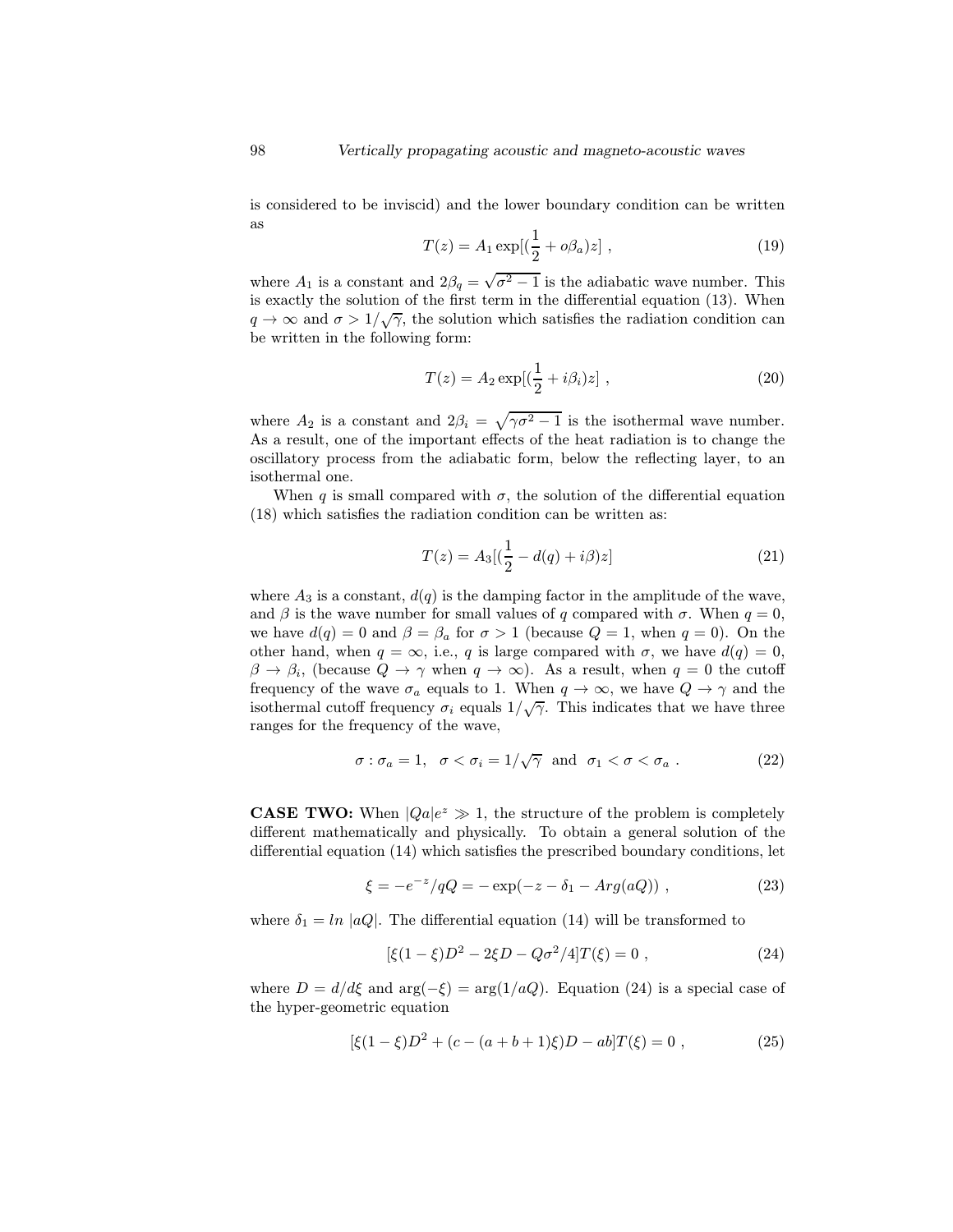with  $c = 0$ ,  $a + b = Q\sigma^2/4$ . Solving for parameters a and b, we have

$$
a = (1 + \sqrt{1 - Q\sigma^2})/2 = \frac{1}{2} - d(q) + i\beta , \qquad (26)
$$

$$
b = (1 + \sqrt{1 - Q\sigma^2})/2 = \frac{1}{2} - d(q) - i\beta.
$$
 (27)

Thus the differential equation (3.7) has three regular singular points as  $\xi = 0$ ,  $\xi = 1$  and at infinity. The point  $\xi_0 = -1/aQ = -e^{-(\sigma_1 + Arg(aQ))}$ corresponds to  $z = 0$ , and  $\xi = 0$  corresponds to  $z = \infty$ . The point  $\xi = 1$ corresponds to  $\delta_1 = -Arg(aQ)$ . This argument is valid because the problem is in dimensionless form. Moreover, the differential equation (24) has two linearly independent solutions which can be written in the following form

$$
T_1(\xi) = \xi F(a+1, b+1, 2, \xi) , \qquad (28)
$$

and

$$
T_2(\xi) = T_1(\xi) \log \xi + 1/ab + \sum_{k=1}^{\infty} c_k \xi^k , \qquad (29)
$$

where  $F(a + 1, b + 1, \xi)$  is the hyper-geometric function. It is evident that  $T_1(z) = O(e^{-z})$  and  $T_2(z) \rightarrow (1/ab)$ . It follows from equation (1) that  $V_z$  is proportional to T, and this implies that  $T_2(z)$  does not satisfy the dissipation condition. The solution of the differential equation (24) is, therefore, a multiple of  $T_1(\xi)$ .

To find the asymptotic behavior of the solution,  $Arg(aQ)$  must be determined. The maximum value of  $Arg(Q)$  is  $\theta_0 = (\gamma - 1/2)\sqrt{\gamma}$ , attained when  $\sigma/q = \sqrt{\gamma}$ . Also  $Arg(a)$  (which is denoted by  $\phi_1$ ) is  $-\pi/2 < \phi_1 \leq 0$ . Consequently,  $Arg(-\xi) = Arg(1/Qa)$  satisfies  $-\phi_0 < arg(-\xi) < \pi/2$ , and thus will allow us to write the solution  $T_1(z)$  (using the relation (23)) in the following form

$$
T_1(z) = F(a+1, b+1, 2, \xi)
$$
  
=  $\Gamma(b-a)/b\Gamma^2(b)\xi(-\xi)^{-(1+a)}F(a+1, a-1, 2a, \xi^{-1})$   
+  $( \Gamma(a-b)/a\Gamma^2(a)\xi(-\xi)^{-(1+b)}F(b+1, b-1, 2b, \xi^{-1}).$  (30)

This argument is valid because  $-\pi < \arg(-\xi) < \pi$  and has as  $|Qa| \to 0$ , the equation (24) can be written like

$$
T(z) \sim [\Gamma(b-a)/b\Gamma^{2}(b)] \exp[(\frac{1}{2} - d(q) + i\beta)(z + \delta_{1} + Arg(aQ))
$$
  
 
$$
+ [\Gamma(a-b)/a\Gamma^{2}(a)] \exp[(\frac{1}{2} + d(q) - i\beta(z + \delta_{1} + Arg(aQ)) \cdot (31)
$$

Equation (31) represents the solution of the differential equation (24) which satisfies the prescribed boundary conditions. The first term on the right represents an upward propagating wave, its amplitude decaying exponentially with the altitude as  $\exp[-d(q)z]$ . The second term is a downward traveling wave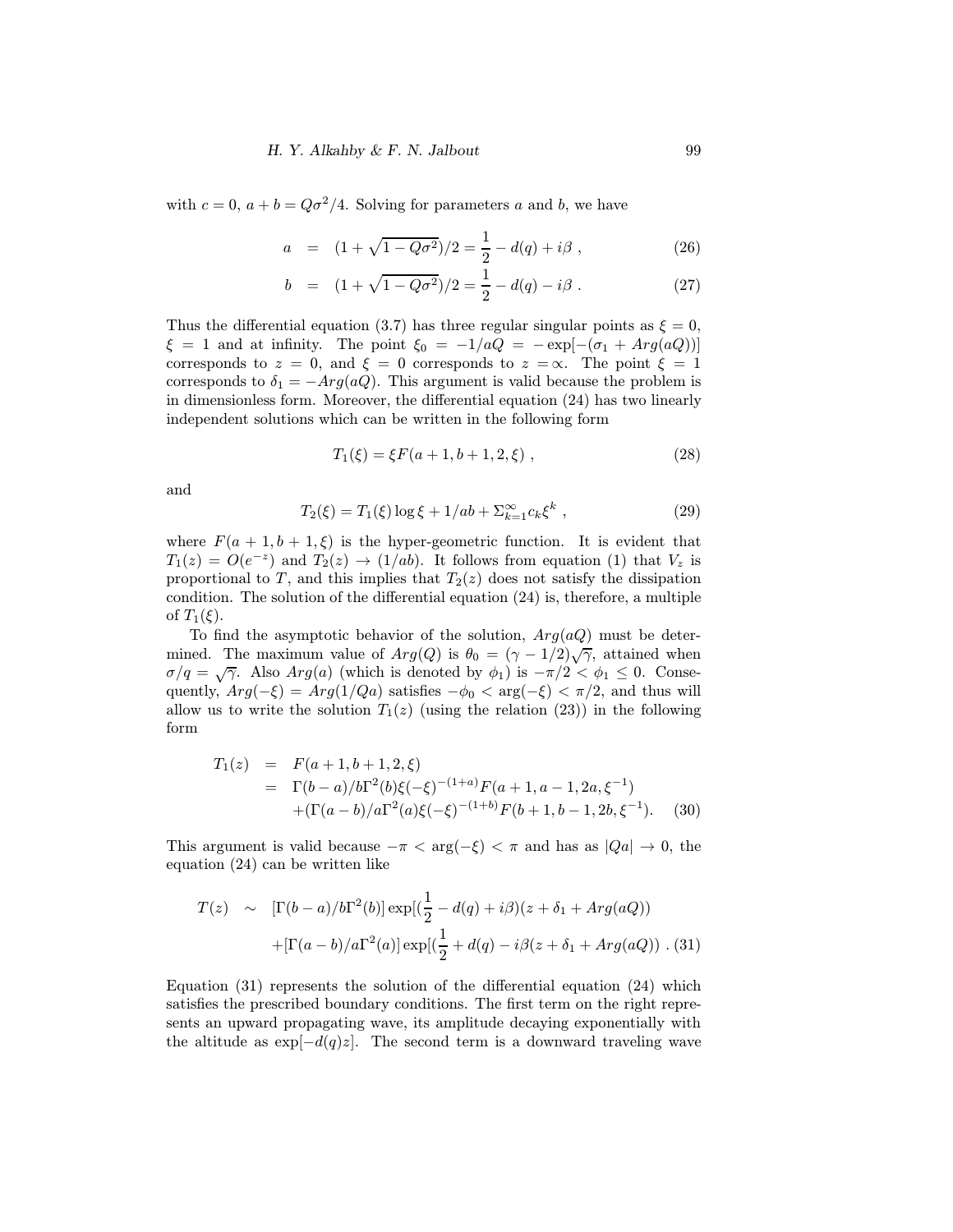decaying at the same rate. Moreover, the reflection takes place at the region  $z = O(-\delta_1 - \phi)$  where  $\phi = \phi_0 \phi_1$  and (31) can be written as:

$$
T(z) \sim [\Gamma(b-a)/b\Gamma^{2}(b)]\{\exp[(\frac{1}{2}-d(q)+i\beta)z
$$

$$
+RC\exp[(\frac{1}{2}+d(q)-i\beta)z]\}, \qquad (32)
$$

where RC denotes the reflection coefficient and it is given by

$$
RC = \Gamma(a-b)/a\Gamma^2(a) \cdot b\Gamma^2(b)/\Gamma(b-a) \exp[(2d(q) - 2i\beta)(\delta_1 + \phi) , \quad (33)
$$

which can be rewritten in the following form:

$$
RC = \exp[(2d(q) - 2i\beta)(\delta_1 + iArg(RC)). \qquad (34)
$$

#### 4 Magnitude of the reflection coefficient

It is well known that the pressure of the viscosity creates an absorbing and reflecting barrier. As a result, the atmosphere can be divided into two distinct regions. The lower region is adiabatic (when  $q = 0$ ) and in it, the solution, which satisfies the upper boundary condition (15) can be written as a linear combination of an upward and a downward propagating wave. In the upper region, the solution decays as  $\exp(-z)$ . As a result, the magnitude of the reflection coefficient depends on the nature of the force which controls the oscillatory process in the lower regions and on the values of the Newtonian cooling coefficient compared with those of the frequency of the wave. Consequently, several cases must be considered to obtain the magnitude of the reflection coefficient. First, when the viscosity dominates the oscillatory process, (i.e., in the regions of the solar atmosphere where the effect of the magnetic field is negligible), below the reflecting barrier, we have the following cases:

(A) When  $q = 0$  and  $\sigma > 1$ , we have  $a = \frac{1}{2} + i\beta_a$ ,  $b = \frac{1}{2} - i\beta_a$ , and  $Arg(RC) =$  $-\pi/2$ . As a result, the magnitude of the reflection coefficient

$$
|RC| = |RC_a| = \exp(-\pi \beta_a). \tag{35}
$$

(B) When  $q \to \infty$ , (i.e., when q is very large compared with the frequency of the wave,  $\sigma$ ), and  $\sigma > 1/\sqrt{\gamma}$ , one obtains  $a = \frac{1}{2} + i\beta_i$ ,  $b = \frac{1}{2} - i\beta_i$ and  $Arg(RC) = -\pi/2$ . Consequently, the magnitude of the reflection coefficient

$$
|RC| = |RC_i| = \exp(-\pi\beta_i) . \tag{36}
$$

(C) When the values of the Newtonian cooling coefficient are not very large compared with the frequency of the wave, we have

$$
\exp(-\pi\beta_i) \le |RC| \le \exp(-\pi\beta_a) \ . \tag{37}
$$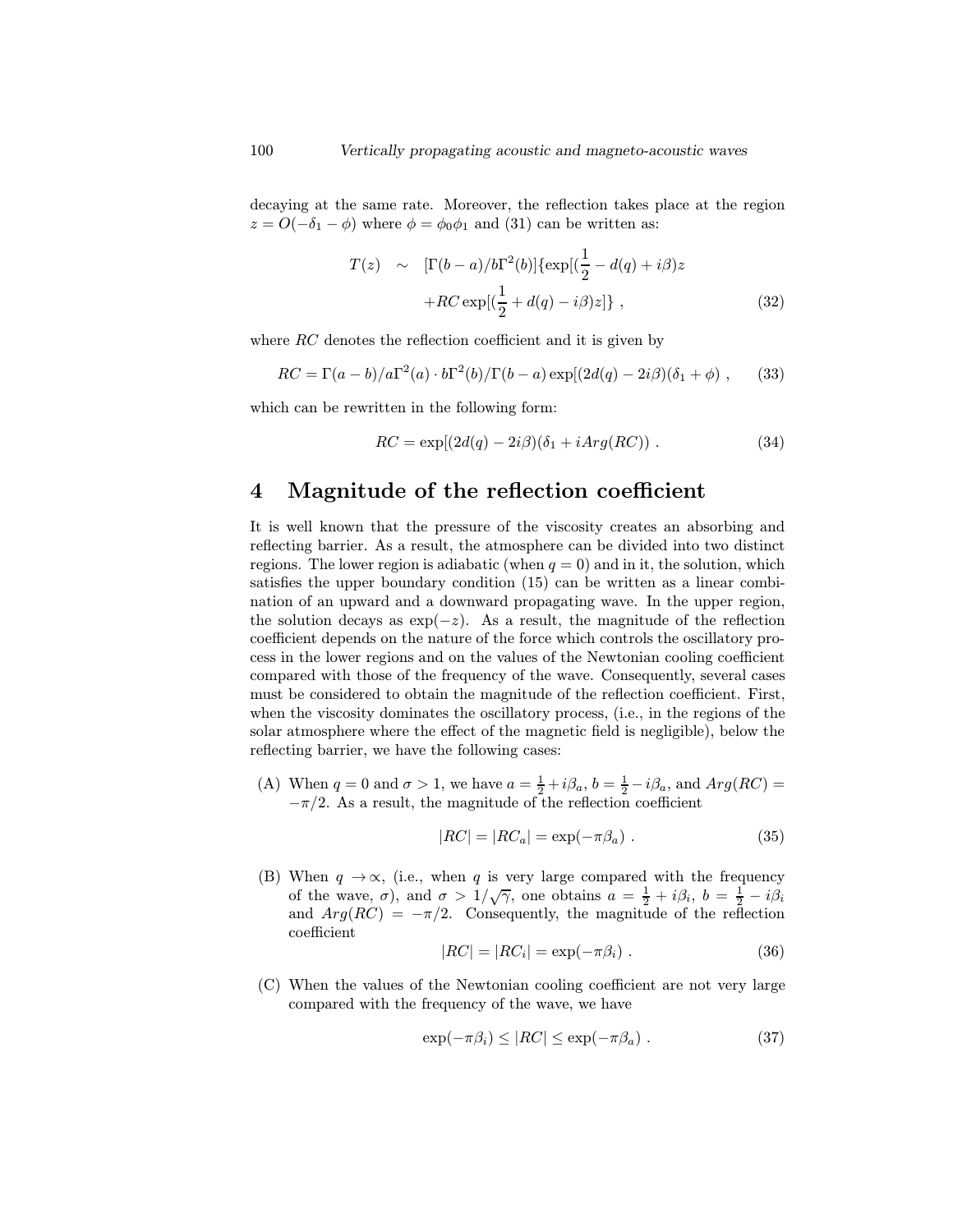It is clear that the magnitude of the reflection coefficient is less than one. Consequently, part of the energy is absorbed in the reflecting layer and this may contribute to the heating of the solar atmosphere. The other part is reflected downward.

When the magnetic field dominates the oscillatory process in the lower region, in the regions like the sun spots, we have the following case:

(D) When  $q = 0$  or  $q \to \infty$ , we have  $Arg(RC) = 0$ . Consequently, the magnitude of the reflecting coefficient:

$$
|RC_a| = 1. \t\t(38)
$$

As a result, the magnetic field creates a non-absorbing reflecting layer because of the dissipative nature of the magnetic field. In addition, the change of the oscillatory process from the adiabatic form to the isothermal one does not influence the nature of the reflecting layer produced by the magnetic field, which results from the dissipationless nature of the magnetic field. On the contrary, the change in the oscillatory process, from the adiabatic form to the isothermal one influences only the nature of the reflecting layer created by the effect of the viscosity. These observations are based on the reduction in magnitude of the reflection coefficient when the viscosity dominates the oscillatory process.

## 5 Computing scheme and results of computations

The results of the previous section are asymptotically valid as  $|a| \to 0$  or  $|Qa| \to$ 0. In order to examine the nature of the reflecting layer and its influences on the reflection process, the problem is solved numerically and the results are compared with those of the previous sections. To obtain a reasonable result, the value of  $|a|$  is taken to be a very small one in order to give a sufficient range for the waves to propagate below the reflecting layer because the existence of the lower region depends mainly on the range of  $|a|$ . Also to determine the values of  $q$  for which the oscillatory process, in the lower region, changes from an adiabatic form to an isothermal one. The boundary value problem is solved numerically for several values of  $a, \mu, and q$ . Using central differences, we can replace the differential equation (24) by the difference equation

$$
A_n T_{j+1} + B_n T_j + C_n T_{j-1} = 0.
$$
\n(39)

Using the substitution

$$
T_{j-1} = a_{n-1}T_j + \beta_{n-1} \t\t(40)
$$

then equation (5.1) can be written as:

$$
T_j = a_n T_{j+1} + \beta_n \t\t(41)
$$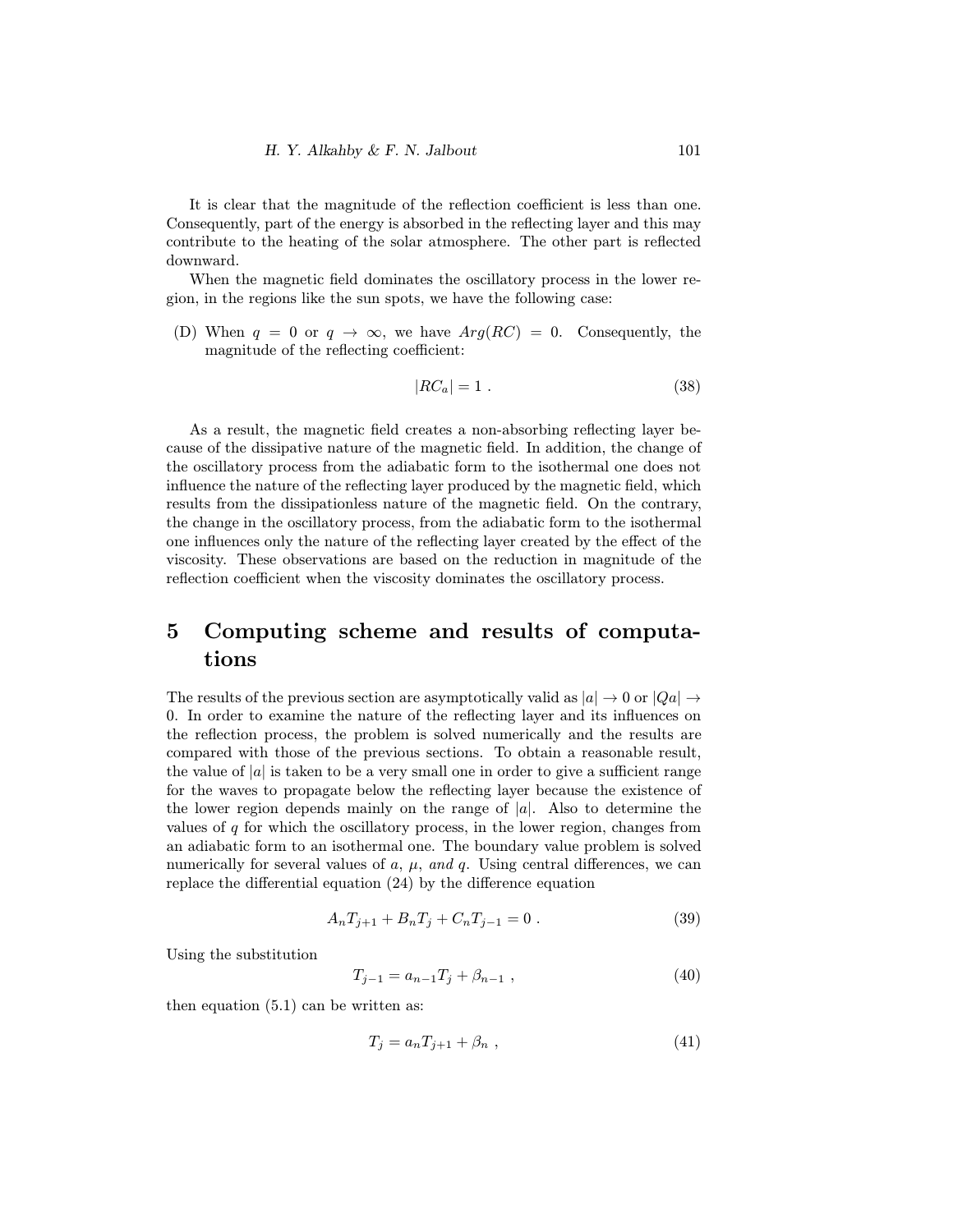where

$$
a_n = -[B_n + C_n a_{n-1}]^{-1} A_n , \qquad (42)
$$

$$
\beta_n = -[B_n + C_n a_{n-1}] C_n \beta_{n-1} . \tag{43}
$$

The system was solved on an interval  $0 \leq z \leq L$  sufficiently large enough to allow  $T$  to reach its limit values. The dissipation condition is replaced by  $T_N = T_{N-1}$ , where N is the index of the point  $z = L$ . The problem was solved by the standard method in which the  $T_j$  is computed from equation (5.3) by backward integration, while  $a_n$  and  $\beta_n$  in equations (5.4) and (5.5) are computed by forward integration. The problem was solved for  $|a| = 10^{12}$ which is sufficiently small values to test the asymptotic formula, and for different values of q,  $a_1$ ,  $\mu$ , and of the wavelength  $2\pi/\beta$ . A value of 30 or 40 was more than enough for  $L$ . The results of the computations are shown in figures 1, 2, 3, 4, 5, and 6. Moreover, let M and m denote the maximum and minimum values of the oscillation amplitude and  $d = \sqrt{M/m}$ ,  $|RC|$  can be computed from

$$
|RC| = (d-1)/(d+1) . \tag{44}
$$

The numerical and asymptotic results are in agreement to five places.

#### References

- [1] Abramowitz, M. and Stegun, I., Handbook of Mathematical Functions, National Bureau of Standards, Washington, D.C., 1964.
- [2] Alkahby, H., "Reflection and dissipation of vertically propagating acoustic gravity waves in an isothermal atmosphere," Ph.D. Thesis, Adelphi University, 1988.
- [3] Alkahby, H., "On the coronal heating mechanism by the resonant absorption of Alfven waves," Internat. J. Math. & Math. Sci.  $16(1993)$ , No. 4, 811–816.
- [4] Alkahby, H., "On the heating of the solar corona by the resonant absorption of Alfven waves," Applied Math. Letters  $6(1993)$ , No. 6, 59–64.
- [5] Alkahby, H., "Reflection and dissipation of hydromagnetic waves in a viscous and thermally conducting isothermal atmosphere," Geophys. Astrphys. Fluid Dynam. 72(1993c) , 197–207.
- [6] Alkahby, H. and Yanowitch, M., "The effect of Newtonian cooling on the reflection of vertically propagating acoustic waves in an isothermal atmosphere," Wave Motion, 1989, 419–426.
- [7] Alkahby, H. Y., "Effect of Newtonian cooling on upward propagating magnetoacoustic waves in the solar atmosphere," Fourteenth Annual Conf. on Appl. Math., Univ. of Central Oklahoma, 1998, 57–65.